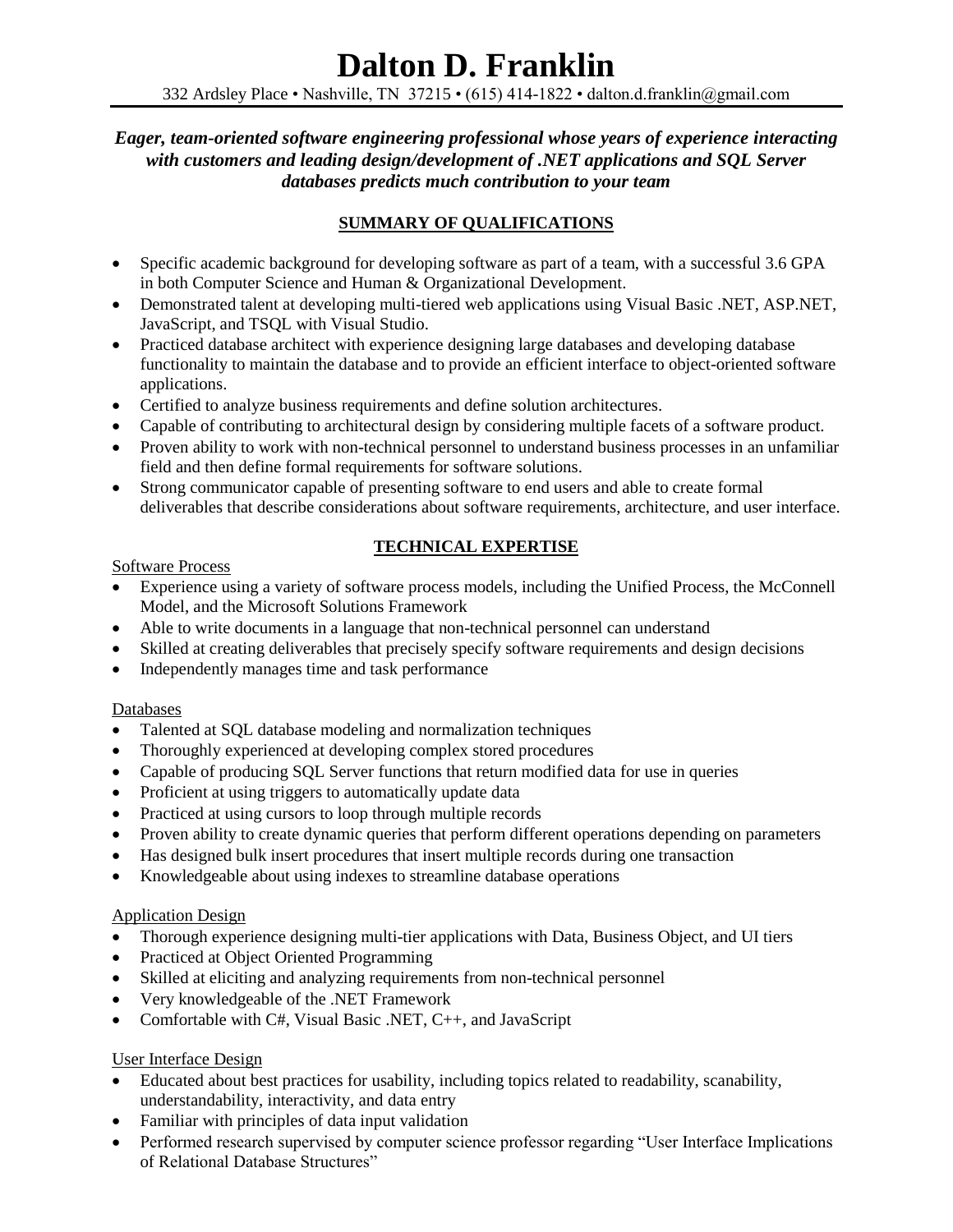## **WORK AND PROJECT EXPERIENCE**

# **TerraCerta**

*Kernel-mode and service-based authenticated execution product for controlling, reporting, and managing executable code behavior.*

Lead Engineer / Solution Architect

- Developed diagram creation tool that integrates with Enterprise Architect™
- Developed SQL database to store executable code catalog, policies, and incidents
- Developed C# shell-extension to simulate kernel mode behavior for product prototype
- Designed web-based user interface for execution activity reporting
- Worked with architect consultant to define requirements and high level architecture for authenticated execution solution
- Created Enterprise Architect UML sequence diagrams and natural language specifications for low level architecture
- Worked with kernel driver developer to define file filter behavior for solution
- Specified and installed development environment for 10 engineering workstations
- Differentiated relevant technical skills related to product architecture and helped to write job descriptions for new team
- Reviewed resumes and project history of potential employees and participated in active recruiting efforts
- Actively managed thirty month process of architecting, designing, and implementing commercial software product

#### **Metropolitan Government of Nashville and Davidson County (on contract)** Jan 2005 – May 2005

*Web application that implemented Content Management System for managing content versions, custom workflows, and review processes.*

Project Manager / Software Developer

- Worked with non-technical personnel to gain thorough understanding of unfamiliar field
- Determined the need for systemized content management at Metro Nashville
- Analyzed business processes and requests for proposals and defined formal software requirements for Content Management System
- Modeled all business objects associated with process of content management
- Created SQL database tables implementing this model
- Developed user interface for Content Management
- Implemented Stored Procedures that provided data to the application
- Implemented Triggered Functions that propagated denormalized field values in order to reduce query overhead

### **WiseMoogle (on contract)**

*Web application designed to allow players of popular computer game to create reports describing personalized game strategy based on database after completing iterative strategy questionnaires; service was integrated with PayPal.*

Project Manager / Solution Architect

- Modeled various elements of the game, including abstraction of equipment into items, properties, and constraints on properties
- Created user interface that exploited convergent iteration to force users to provide strategical priorities and displayed resulting reports
- Developed stored procedures and functions necessary to implement dynamic data queries based on parameters provided by application business logic layer
- Implemented bulk insert procedures used to stored multiple records of user strategy selections in single transaction

Sept 2005 – Current

May 2005 – Aug 2005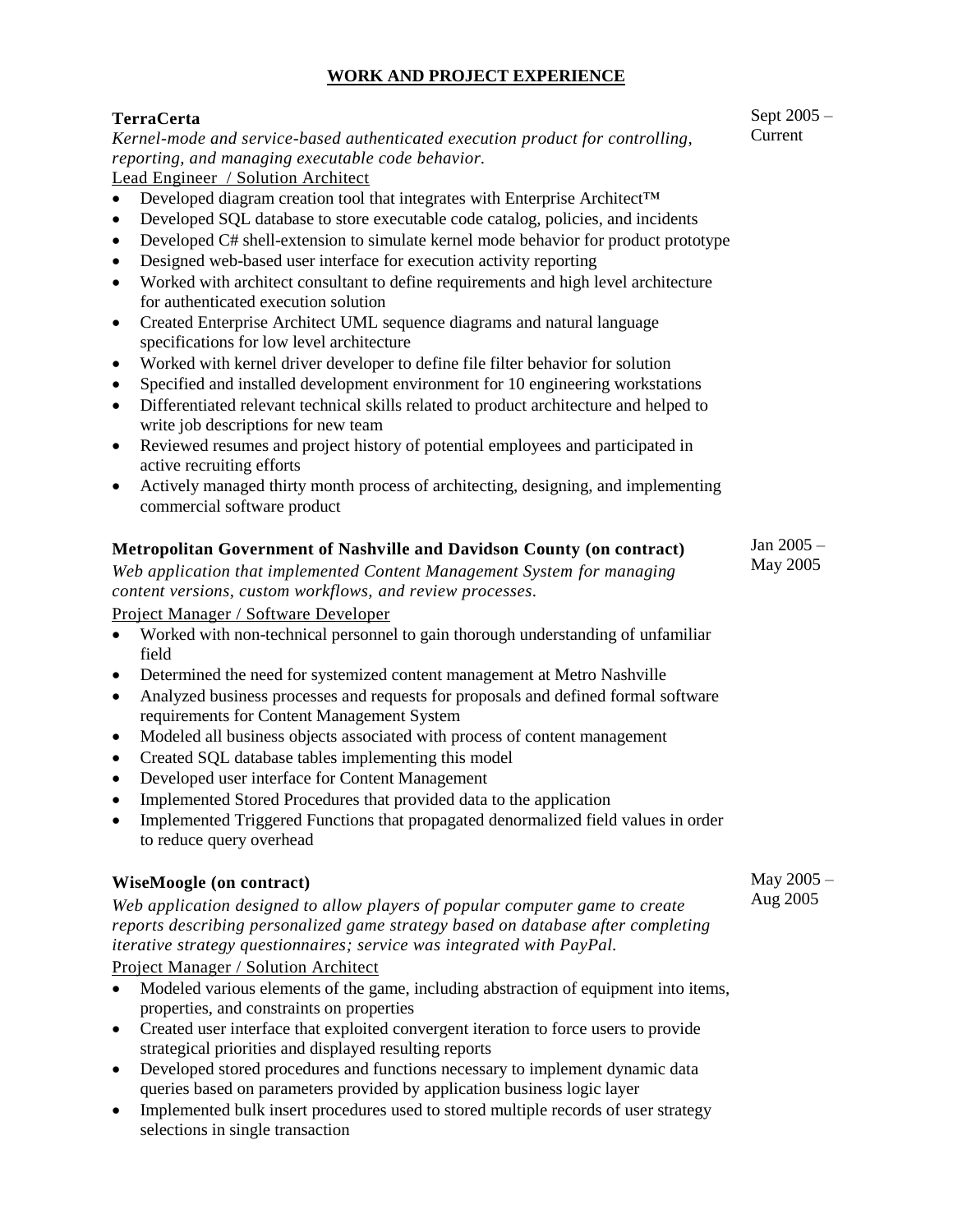### *WORK AND PROJECT EXPERIENCE*

# **Syllogistic Resources (on contract)** *Web application that provided a Learning Management System to defense contractor.* Lead Engineer Normalized SQL database provided by client Designed user interface for learning management system Developed code generation tool that generated stored procedures, data access code, and user interface for given database

#### **Developer Portal (on contract)**

*Web application used to maintain traceability between requirements and application architecture and to maintain task lists associated with specific portions of application architecture.*

Lead Engineer

- Modeled relationship between software requirements, related architecture elements, and tasks associated with architecture elements
- Created SQL database that implemented this model
- Developed user interface for developers that allowed for display and modification of these business objects

#### **Simplicity Partners**

*Web application that provided computer consultants with tools to manager their business operations, including product management, proposal generation, quote creation, contact management, sales lead tracking, communication management, subcontractor management, vendor relationship management, management of accounts payable and receivable, tracking of order history, manufacturing process management, job schedule management, and product quality assurance.*

#### Lead Engineer / Project Manager

- Attempted to model the business objects and properties of the computer consulting industry
- Set up SQL database tables that implemented this model
- Designed and created a web-based user interface for displaying these business tools; interface supported dropdown menus, displaying multiple windows, and minimizing windows to taskbar
- Created stored procedures based on database and application workflow requirements

### **Simplicity Technology Corporation** *Computer consulting company providing computer hardware and software troubleshooting, sales, and support.*

# Founder and President

- Designed direct mail campaigns to acquire new clients
- Sold and serviced computers and computer parts
- Modeled and developed database-driven website used to manage desktop computer ordering and assembly

May 2004 – Aug 2004

May 2003 – Sept 2003

Jan 2002 – May 2004

Jan. 2001 – Dec. 2005